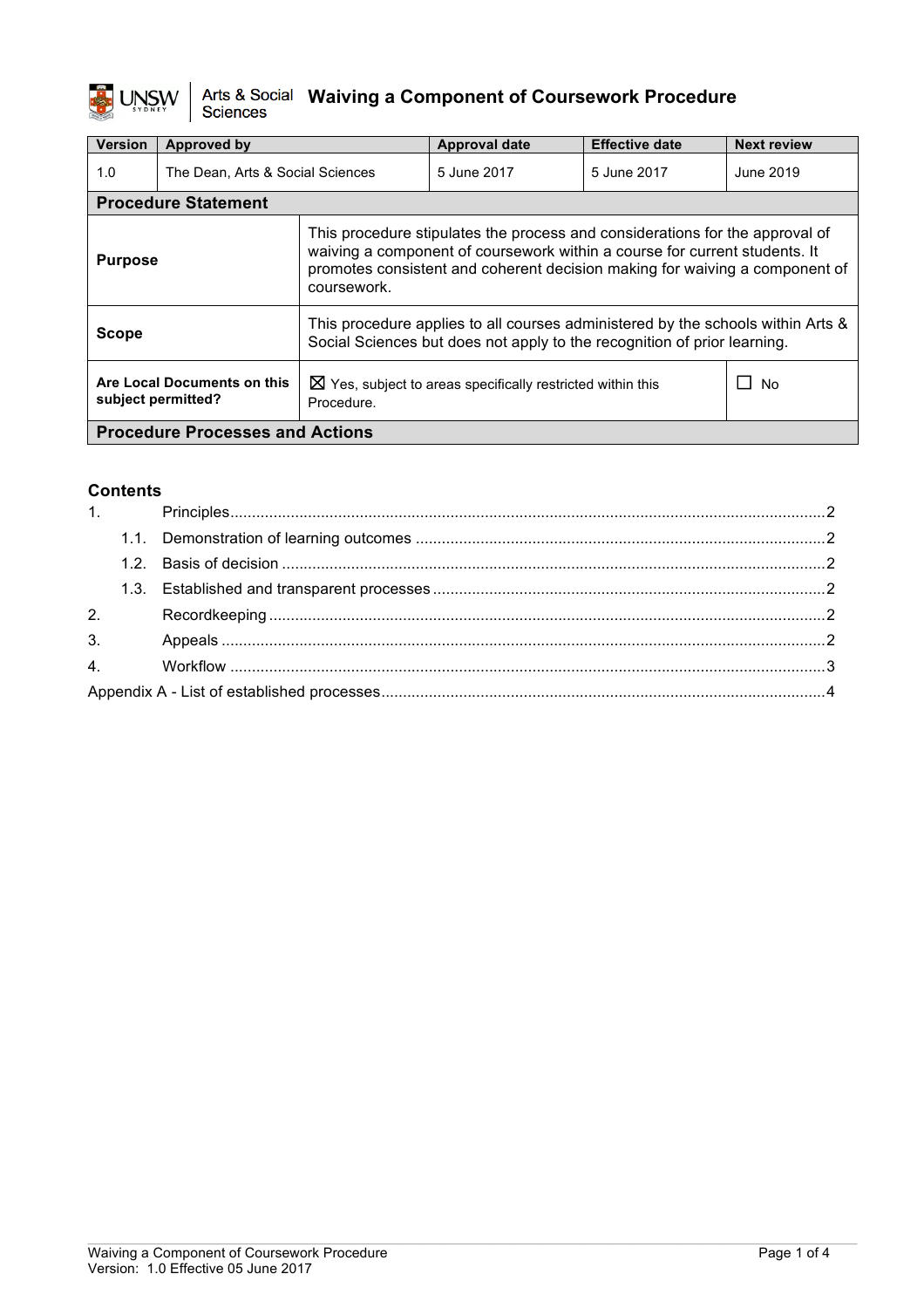# **1. Principles**

### **1.1. Demonstration of learning outcomes**

Where a waiver for the completion of a component of coursework within a course is sought, the student applicant must be able to demonstrate or substantiate their ability to demonstrate the learning outcomes relating to that component of coursework.

#### **1.2. Basis of decision**

In determining whether a waiver should be granted, the Associate Dean (Education) or nominee will take into account the evidence relating to the demonstration of learning outcomes and the recommendation by the course convenor.

#### **1.3. Established and transparent processes**

Exceptions to this Faculty approval process in 1.2 are only permitted where there is an established process/precedent to enable documented compliance with 1.1. An approved exemption process is established as a result of consultation between the course convenor (who proposes the process) with the endorsement of the Deputy Head of School (Learning and Teaching) and the Associate Dean (Education). The Associate Dean will be responsible for approves the process/precedent.

An established process must include a copy of completed appendix 1 and an application form, for which a template is not prescribed but must include the following elements:

- Applicant (student) details;
- Application declaration that material supplied in application is accurate and application is bound by the relevant UNSW policies and procedures.
- Mapping of evidence demonstrating learning outcomes (and relevant activities) subject to the waiver;
- Space for indication of recommendation for endorsement or denial of waiver by the course convenor;
- Space for indication of endorsement or denial of waiver by the Associate Dean (Education).

Established processes are listed in Appendix A.

# **2. Recordkeeping**

The application form and the associated evidence are to be submitted to the Faculty Student Centre for storage in TRIM.

# **3. Appeals**

A student applicant may appeal the decision of the Associate Dean (Education) or nominee to grant or deny an exemption by forwarding a written notice of appeal to the Dean or nominee within 10 working days of receiving the decision. The notice of appeal must state the grounds on which the student applicant is seeking the appeal.

An appeal will normally be based on the following grounds

- Procedural irregularity; and/or
- New evidence.

The Dean or nominee will consider the appeal and may consult with the any relevant academic staff and the appellant.

The normal timeframe for assessing an appeal will be within ten working days of the receipt of appeal.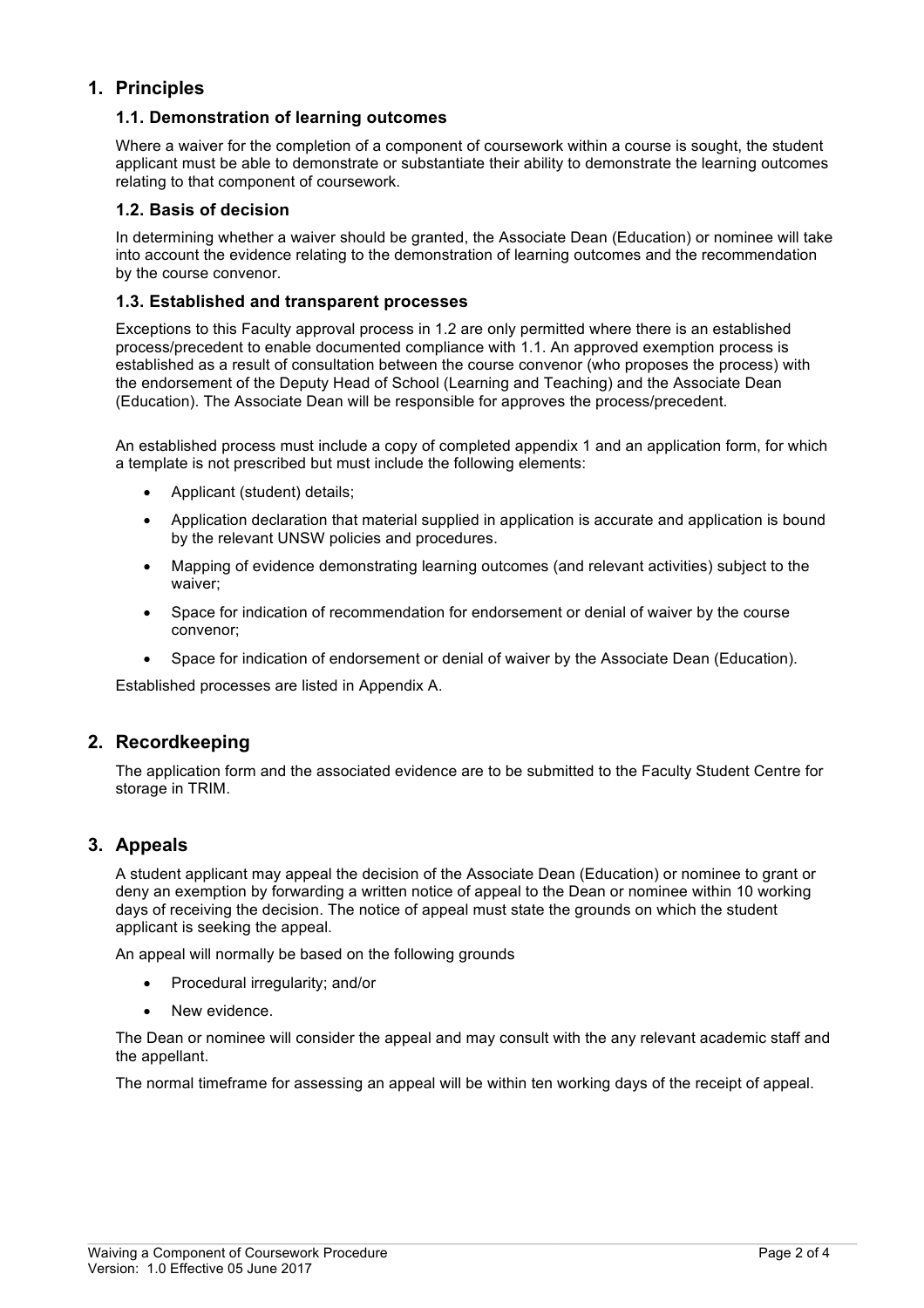# **4. Workflow**



| <b>Accountabilities</b>         |                                                                                                                                                                                                                                                                                                                                    |  |
|---------------------------------|------------------------------------------------------------------------------------------------------------------------------------------------------------------------------------------------------------------------------------------------------------------------------------------------------------------------------------|--|
| <b>Responsible Officer</b>      | Associate Dean (Education)                                                                                                                                                                                                                                                                                                         |  |
| <b>Contact Officer</b>          | Manager, Learning & Teaching Support                                                                                                                                                                                                                                                                                               |  |
| <b>Supporting Information</b>   |                                                                                                                                                                                                                                                                                                                                    |  |
| Legislative Compliance          | This Procedure supports the University's compliance with the following legislation:<br>Tertiary Education Quality and Standards Agency Act 2011 (Cth)<br>https://www.legislation.gov.au/Series/C2011A00073<br>Higher Education Standards Framework (Threshold Standards) 2015<br>https://www.legislation.gov.au/Series/F2015L01639 |  |
| <b>Parent Document (Policy)</b> | Nil                                                                                                                                                                                                                                                                                                                                |  |
| <b>Supporting Documents</b>     | Include titles and URLs of Guidelines or Documents that directly support the Procedure.<br>If none, insert 'Nil".                                                                                                                                                                                                                  |  |